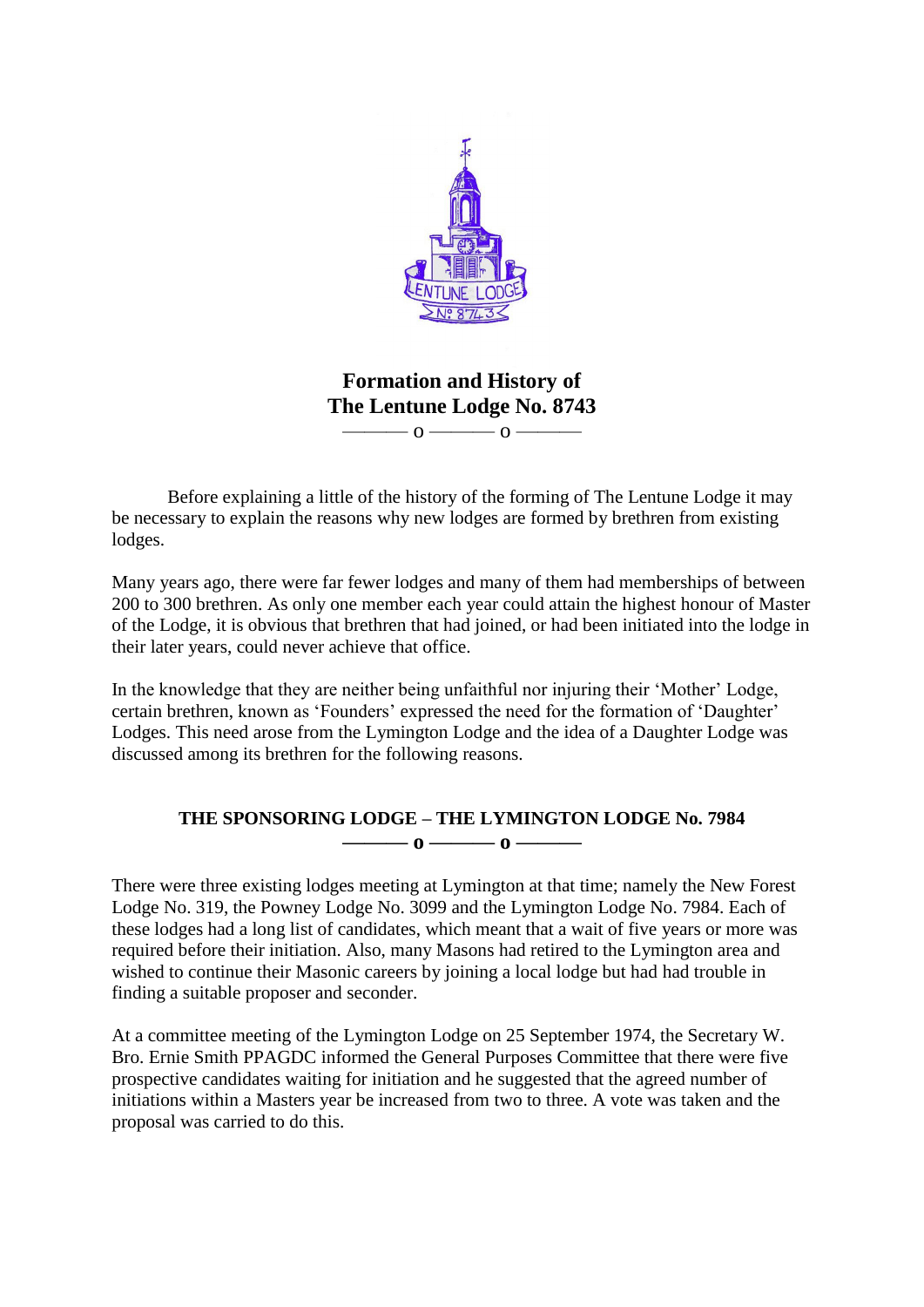At a further committee meeting of the Lymington Lodge held on the 6 October 1975, W. Bro. Ernie Smith informed the General Purposes Committee that with a further three prospective candidates waiting to be interviewed this now brought the waiting list up to six. He further suggested that, following a discussion with other interested brethren, there might be a need for the founding of a new lodge to accommodate this welcome influx of prospective candidates. The Grand Officer present at that meeting, W. Bro .F. G. Hayward PJGD, volunteered to explore the possibility and to seek consent from the Provincial Grand Lodge.

At the next committee meeting of the Lymington Lodge on the 12 January 1976, W. Bro. Ernie Smith gave details of a further number of candidates for initiation into the Lymington Lodge and suggested that the time might now be appropriate to form the new lodge to meet at the Masonic Hall at Lymington. W. Bro. D. C. Marsh proposed and W. Bro. H .B. Longman PPJGW seconded the proposition to form a new Lodge should be put to all members of both the resident lodges meeting at Lymington, other local lodges, and their visitors.

W. Bro. Ernie Smith convened a meeting on the 4 March 1976 of all the interested brethren. This meeting was well attended and the interest in forming a new Lodge was apparent with many of those present indicating that they would wish to be Founders. W. Bro. Ernie Smith promised to keep everyone informed of further developments after referral to the Lymington Lodge.

Further meetings followed on the 9 August and on the 3 September 1976. At this latter meeting, following a request from W. Bro. Ernie Smith; W. Bro. Ted Young put forward the proposal that a new lodge be formed and that the name of Lentune be the name of the new lodge (Lentune being an old name for Lymington). These proposals were seconded and brethren at the meeting unanimously agreed.

## **THE PETITION AND THE FOUNDERS ——— o ——— o ———**

At a regular meeting of the Lymington Lodge on the 28 September 1976, W. Bro. F. G. Hayward proposed and W .Bro. Ben Longman seconded, that the current Worshipful Master and the Senior and Junior Wardens of the Lymington Lodge, sign the petition for the formation of a new lodge to meet at the Masonic Hall at Lymington under the suggested name of the Lentune Lodge. The proposition being carried the petition was signed at that meeting.

A 'Steering Committee' was formed made up of both Past Masters and other brethren, and the idea was pursued further becoming a definite possibility. A 'Possibility' only because the consent of Grand Lodge still had to be sought for the granting of a warrant. In addition, the drafting of bylaws and meeting dates still had to be approved.

The Most Worshipful, The Grand Master, HRH The Duke of Kent granted permission for both the formation of the lodge and the ritual, which the Founders would lay down.

As a result of this joyous occasion, W.Bro. Ernie Smith said, "*he would report back to the Lymington Lodge as the Lymington Lodge would be the 'Mother' Lodge and that he had no doubt that formal proceedings in the form of a petition to form the new Lodge would now be instigated."*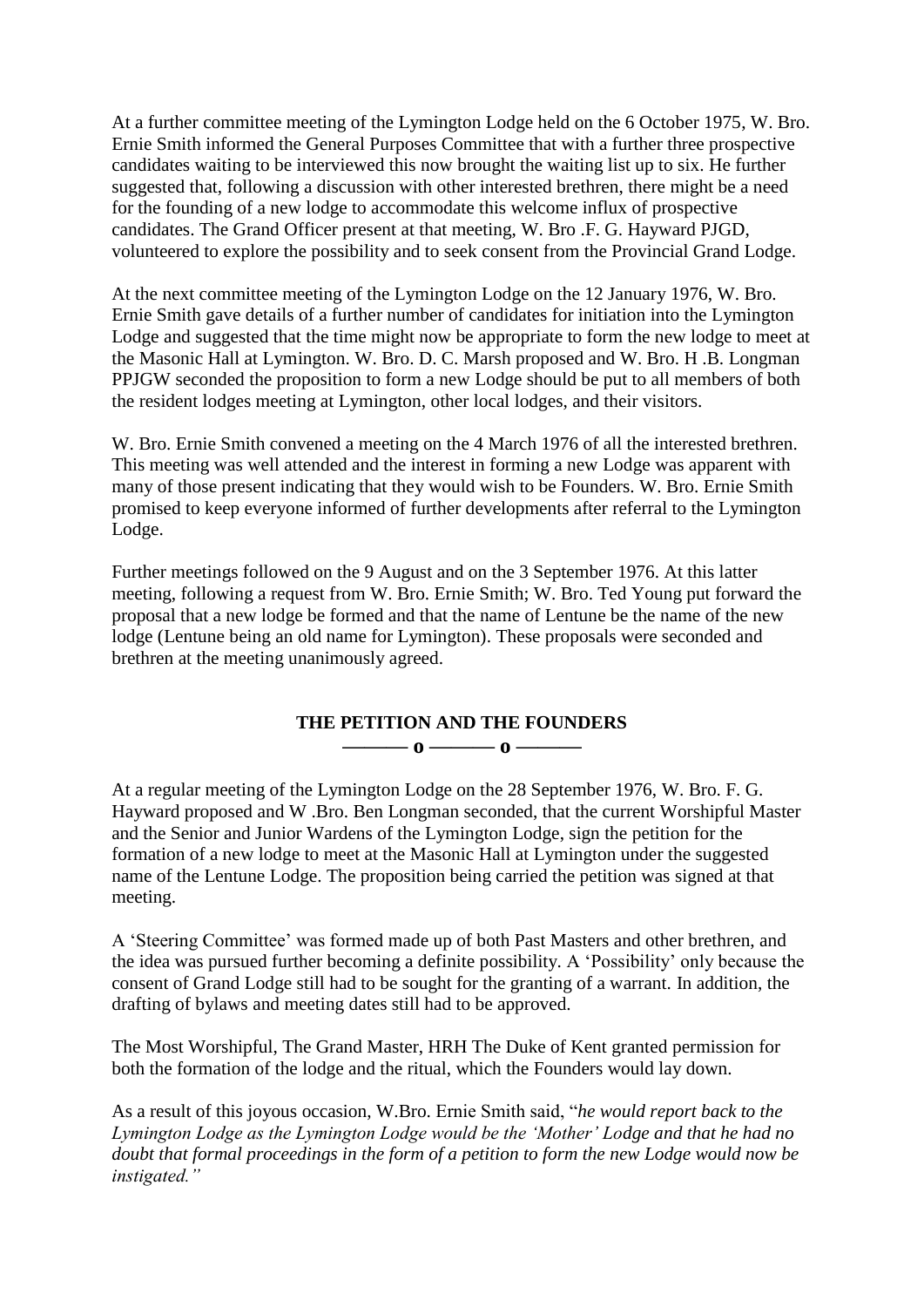More brethren from both the Lymington Lodge and other local lodges then came forward with the wish that they also become Founder Members. A list of those brethren is at the back of this booklet.

The fee paid to become a Founder member at that time was £25.

The first meeting of the Founder Members of the proposed Lentune Lodge was held on the 12 January 1977 to discuss the order of the first four initiates, and to consider the arrangements for the forthcoming consecration. The Master Designate, W. Bro. Bob Cook PPG.Org., also tendered proofs of the 'Lodge Crest', which had been drawn by his son, Mr. Robert Cook Jnr, for consideration and approval of Grand Lodge.

Just prior to the consecration, another meeting of the Founders of the proposed Lentune Lodge convened on the 1 February 1977. At this meeting, four prospective candidates were interviewed and the list of officers for the first year was put forward and accepted by all. W. Bro. Ben Longman drafted and then printed an agenda for the 'Ceremony of Consecration'.

## **THE CONSECRATION OF THE LENTUNE LODGE No. 8743 ——— o ——— o ———**

At 10:30 am on the 25 April 1977, forty-one Founder Members attended the Masonic Hall at Lymington in full regalia for a consecration rehearsal conducted by the Provincial Grand Director of Ceremonies. At midday, the Founders left for luncheon at the Ship Inn on the quay, because in those years, while the Masonic Hall had a modest kitchen all evening dinners were supplied by an outside caterer.

At 2:00 pm the doors were opened for the admittance of all brethren. As the 'Consecration Ceremony' was to take place in the main dining room, all doors were locked and the Masonic Hall was close tyled by the Tyler W. Bro. R. C. Hazel at 2:45 pm. During the ceremony, the Provincial Choir sang from the gallery.

Following the 'Consecration Ceremony' the lodge was 'Called Off' and tea was served in the small hall adjoining the kitchen. After the break, all brethren were hailed to reconvene. The lodge was 'Called On', W. Bro. Edward Young was installed as the Immediate Past Master, and the investiture of the officers of the newly consecrated Lentune Lodge then took place.

After the 'Closing Ode' the brethren made their way along the outside alley to the bar area to enable a team, formed of Founder members, to clear the dining room floor of the lodge furniture and ready it for the evening dinner.

All the Founder members confirm that the day went without a hitch and was a most enjoyable, and memorable occasion for all that attended.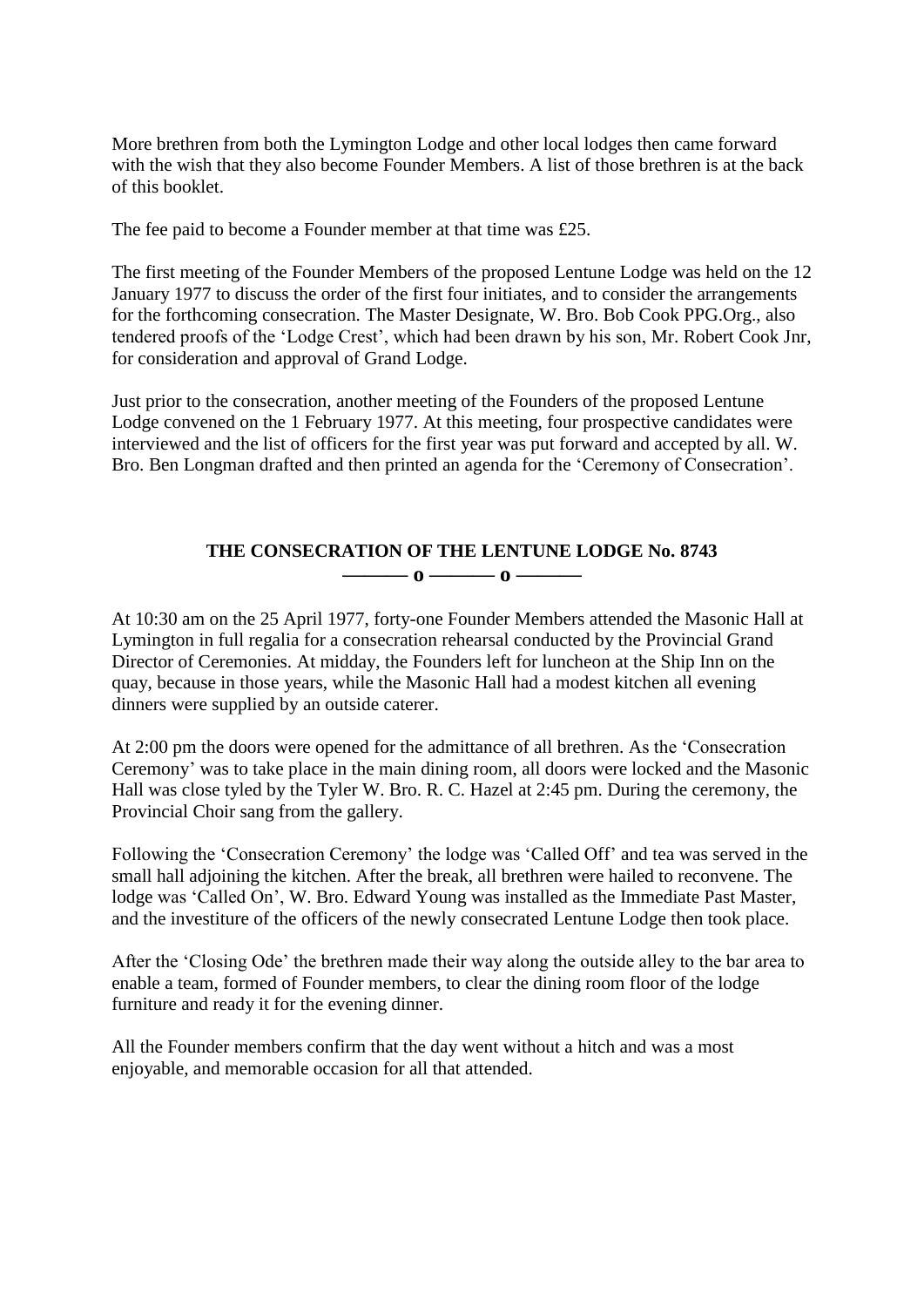#### **FOUNDERS OF LENTUNE LODGE No. 8743**

### **DATE OF WARRANT: 10 November 1976 - CONSECRATED: 25 April 1977**

**——— o ——— o ———**

W. Bro. FREDERICK G. HAYWARD PJGD. Died 1991

W. Bro. EDMUND F. BRADLEY PAGDC. Died 1991

W. Bro. GARNIER D. PILKINGTON PPAGDC. (Berks) H 1993

W. Bro. EDWARD E. YOUNG

W. Bro. DOUGLAS BARNARD

W. Bro. HENRY B. LONGMAN PPJGW. Died 1996

W. Bro. BEN S. BAKER

W. Bro. JOHN H. WARD died 1984

W. Bro. ARTHUR C. RENOUF died 1992

W. Bro. JOHN A. RENOUF died 1985

W. Bro. ROBERT W. BATEMAN PPSGD. R 1981

W. Bro. LESTER W. BARR PPSGD (West Kent)

W. Bro. JACK D. SYM PPAGDC.(Berks) died 1993

W. Bro. CHARLES A. BRIDLE R 1980

W. Bro. Dr. VICTOR H. TOMPKINS died 1984

W. Bro. DOUGLAS C. MARSH died 1989

W. Bro. ERNEST G. RUNNICLES PPG.Org (Middlesex) LGR. Died 1996

W. Bro. ERNEST E. SMITH PPSGD. H 1991

W. Bro. ROBERT W. COOK

Bro. Revd JOHN H. ELKERTON died 1977

Bro. KEITH J. TYDEMAN

Bro. NORMAN V. PROW died 1983

Bro. WILLIAM G. SMITH

Bro. LEWIS B. BURGESS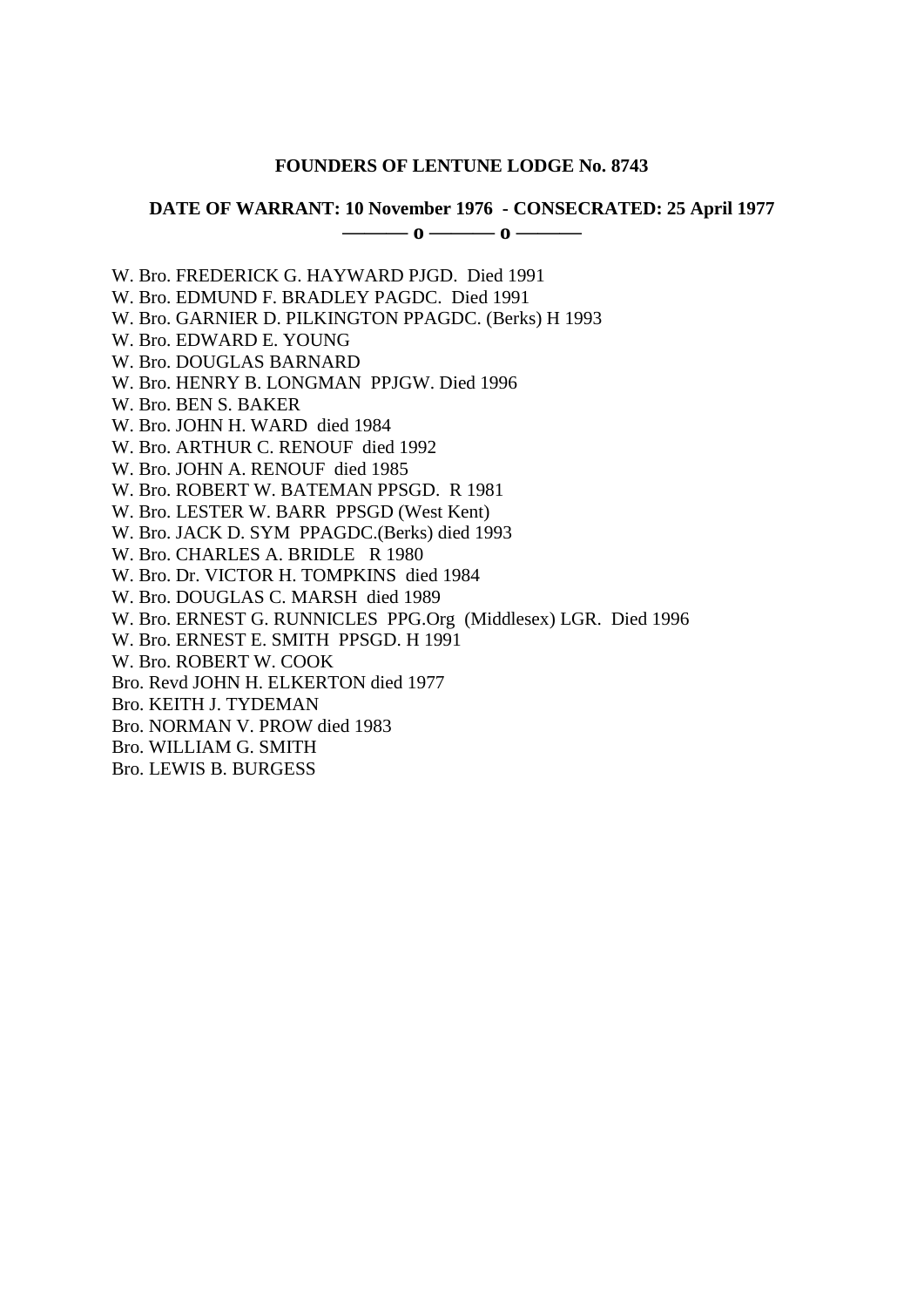# **The Ritual of The Lentune Lodge No. 8743 ——— o ——— o ———**

Prior to the consecration of the Lentune Lodge No. 8743 on the 25 April 1977, the Founders decided that the lodge would follow the workings of The Emulation Lodge of Improvement as published at that time. In addition to this, the Founders all agreed, in view of the limited floor space within the Temple at Lymington that some alterations were necessary to the perambulations.

W. Bro. Ben Longman PPJGW became the principal author of the ritual and introduced some pleasant differences with regard to the floor workings, which set it apart from the other lodges that met within the same building.

W. Bro. Ben Longman was most anxious that, without detriment to the ceremony or to the solemnity of the proceedings, no unnecessary perambulation, movement or actions should take place. These many and varied differences are too numerous to mention here, but perhaps one of the best examples is in the opening 'Candle Lighting Ceremony'. Although other lodges have incorporated minor ritual changes that set them apart, the constant and complimentary comments evoked from our numerous visitors does seem to prove that our Founders 'got it right'.

In 1986, the Grand Lodge approved the publication of the eighth and revised edition of the emulation workings, which The Lentune Lodge adapted their ritual as did their sponsoring lodge, the Lymington Lodge.

As with any lodge, joining members, more particularly Past Masters, with their best intentions, tend to introduce minor changes in both the floor working and the ritual. Many suggested changes appear to be beneficial but in deference to the Founders of the Lentune Lodge, the majority of members wish to keep the workings in their original form.

In order that all new initiates or joining members be assisted in learning the ritual in the Lentune format, a decision was taken in 1995 that the complete ritual, as originally laid down by the Founders, along with all the associated 'bits and pieces' be written down.

Printed and handwritten notes of some of the original workings were collated and with the assistance of a working party of the original Founders, a draft of all the workings was printed. These Founders consisted of W. Bro. Bob Cook PPJGW, W. Bro. Ben Baker PG.Std.B., W. Bro. Ted Young PPSGD., W. Bro. Bill Smith PPJGW., and W. Bro. Lester Barr PPJGW. (West Kent).

These Founders are: W. Bro. Bob Cook PPJGW. W. Bro. Ben Baker PG.Std.B. W. Bro. Ted Young PPSGD. W. Bro. Bill Smith PPJGW. W. Bro. Lester Barr PPJGW. (West Kent).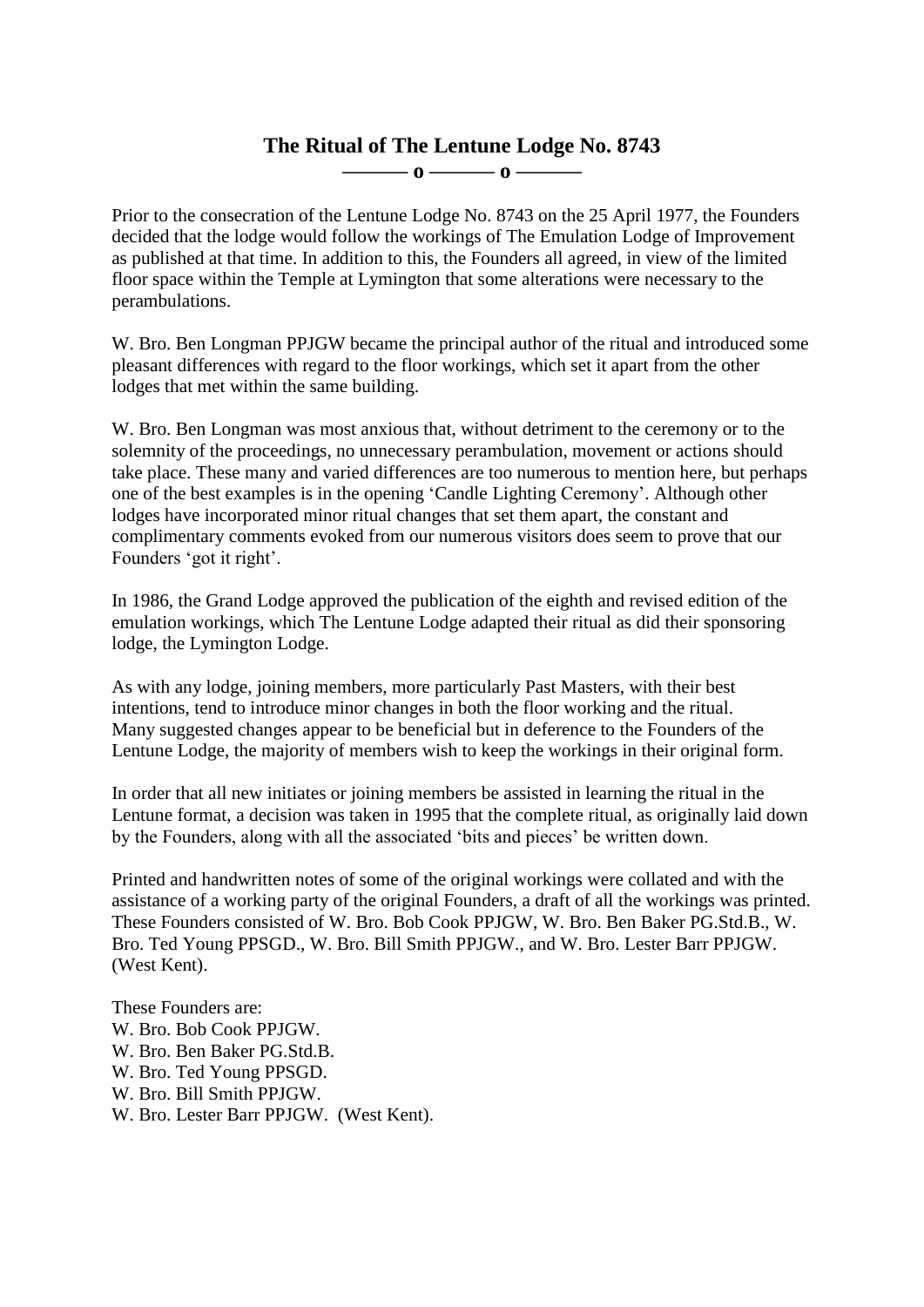At a meeting held on Thursday 30 October 1997, which comprised the above Founders and the compiler, W. Bro. John Scardifield, the last few items of uncertainty were clarified and the Lentune ritual as presented at that meeting was accepted.

With the assistance of the then Director of Ceremonies, W. Bro. Ivan Hillyar, a format was devised and adopted which allowed the complete workings to be broken down by sections into smaller booklets for ease of learning and use. As soon as these booklets became readily available, the purchase of the 'Blue Emulation Book' became unnecessary. However, the book is supplied upon request.

> **Gifts and Dedications to The Lentune Lodge No.8743 ——— o ——— o ———**

Bro. Keith Tydeman, the Founder Junior Warden, presented the Bible to the newly formed lodge.

W. Bro. Ben Longman, the Founder Director of Ceremonies, presented the 'Lodge Banner' to the Lentune Lodge and the Bro. Revd Thomas K. Colledge, Past Provincial Grand Chaplain, carried out the dedication of the banner on 10 October 1978.

From a design submitted by W. Bro. Ben Longman, Bro. J. R. Thompson created the frame for the Tracing Boards and the containing cabinet from Austrian oak supplied by W.Bro. Ted Young. The Lymington Lodge Tracing Boards were then photographed by a Mr. Brian Manby, a marine photographer. These photos were then varnished, mounted in the frames and W. Bro. Ted Young and Bro. J. R. Thompson presented the whole to the lodge.

Bro. David Hutton presented the Gavels & Blocks as a gift from his lodge in Kuala Lumpur.

W. Bro. Dick Hayman donated the Bible Place Marker Ribbons during his period as Secretary.

W. Bro. J. W. T. Saunders Director of Ceremonies 1981/2 – 1985/6 and W. Bro. W. G. Smith Director of Ceremonies 1986/7 – 1993/4, presented the Director of Ceremonies Baton to the lodge.

W. Bro. E. E. Young Assistant Director of Ceremonies 1978/9 1989/90 and Bro. G. Aylward Assistant Secretary 1980-1982 presented the Assistant Director of Ceremonies Baton to the lodge.

W. Bro. David Kemp, Worshipful Master 1994–1995 presented the Silver Toast List Holder.

The Pedestal Drop was commissioned in honour of Bro. George Aylward, a Founder, who died in 1996.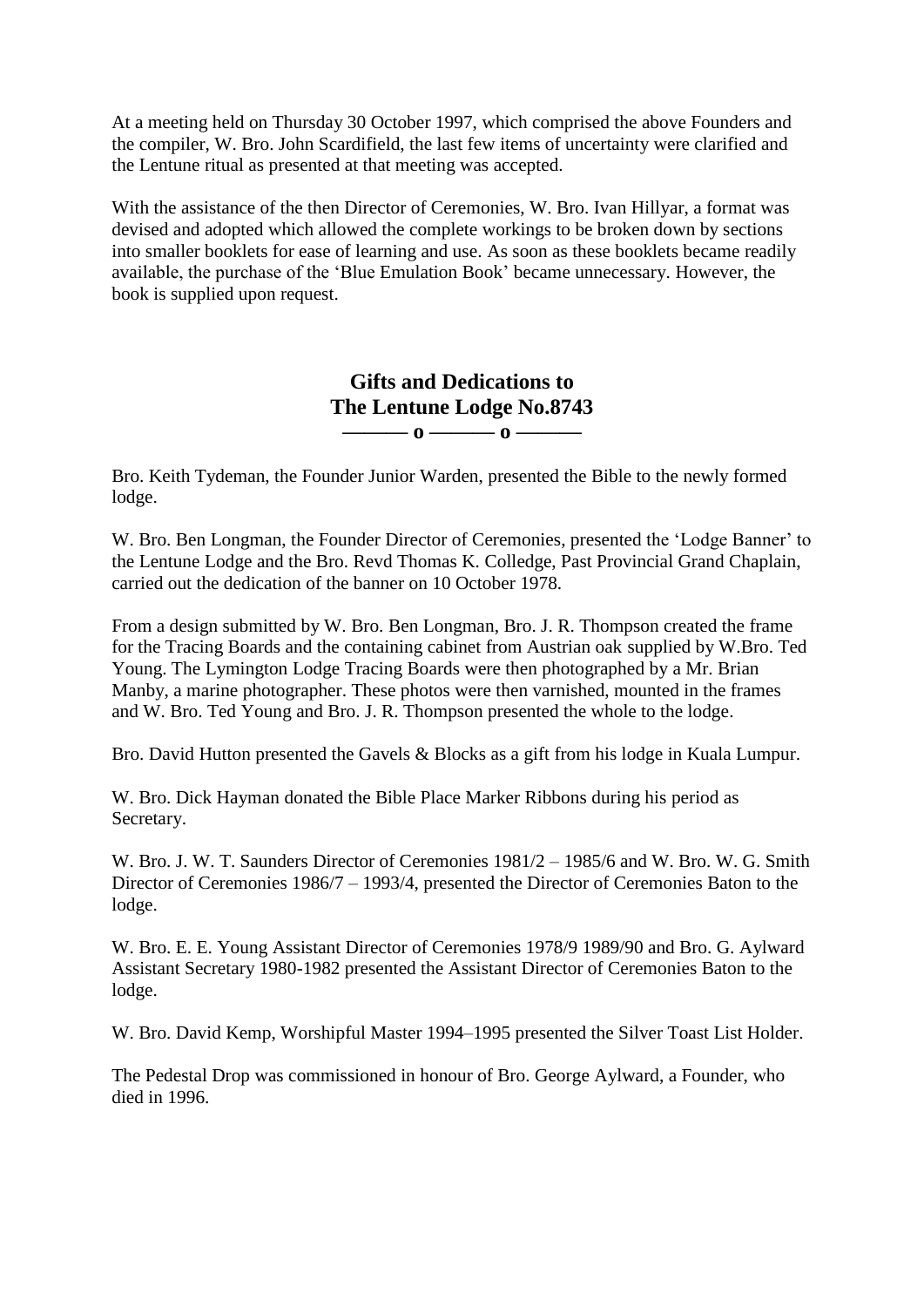## **The Consecrating Team**

**——— o ——— o ———**

V.W. Bro. P. H. R. Evans *OBE,* PGSuptWks, Deputy Provincial Grand Master, Province of Hampshire and the Isle of Wight.

### **Assisted by**

- W. Bro. A. L. E. Ormond PSGD. APGM.
- W. Bro. J. F. Freeston PSGD. APG.M.
- W. Bro. A. .J. Phillips PSGD. APGM.
- W. Bro. F. J. B. Long, *OBE* PSGD. APGM.
- W. Bro. K. F. Young PAGDC. APGM.
- W. Bro. D. A. Holmes Prov.SGW.
- W. Bro. A. D. Chun, *MBE,* Prov. JGW.
- Bro. Revd H .E. Gibson, *MA,* Prov.G.Chap.
- W. Bro. J. E. Bullen PAGD. C. Prov. G. Sec.
- W. Bro. A. C. L. Callaway, *OBE* PAGSwd.Br. Prov.GDC.
- W. Bro. R. C. Grimwood Prov.SGD.
- W. Bro. D. C. Blatchley Prov.JGD.
- W. Bro. R. E. H. Carter PPJ.GW. Prov.G.Org.
- W. Bro. R. F. Tingley, Prov.G.Purs. Inner Guard.

Musical Arrangements by W. Bro. R. E. H. Carter, PPJGW. Prov. Grand Organist

### **First Officers Installed and Invested.**

Worshipful Master - W. Bro. Robert W. Cook Senior Warden - Bro. Revd J. H. Elkerton Junior Warden - Bro. Keith J. Tydeman Chaplain - W. Bro. Charles A. Bridle Treasurer - W. Bro. Dr. Victor H. Tompkins Secretary - W. Bro. Ernest E. Smith PPSGD. Director of Ceremonies - W. Bro. Henry B. Longman PPJGW. Almoner - W.Bro. G. D. Pilkington PPAGDC. (Berks) Charity Steward - W. Bro. E. F. Bradley PAGDC. Senior Deacon - Bro. R. E. Hayman Junior Deacon - Bro. William G. Smith Assistant DC - W. Bro. Ben S. Baker Organist - W.Bro. Ernest E. Runnicles PPG.Org. (Middlesex), LGR. Assistant Secretary - W. Bro. Arthur C. Renouf Inner Guard - Bro. Norman V. Prow Tyler - W. Bro. R. C. Hazel

### **Stewards**

W. Bro. J. A. Renouf - Bros. S.C. Ramsden, J. F. English, G.R. May, E. W. Budd, J.R. Thompson